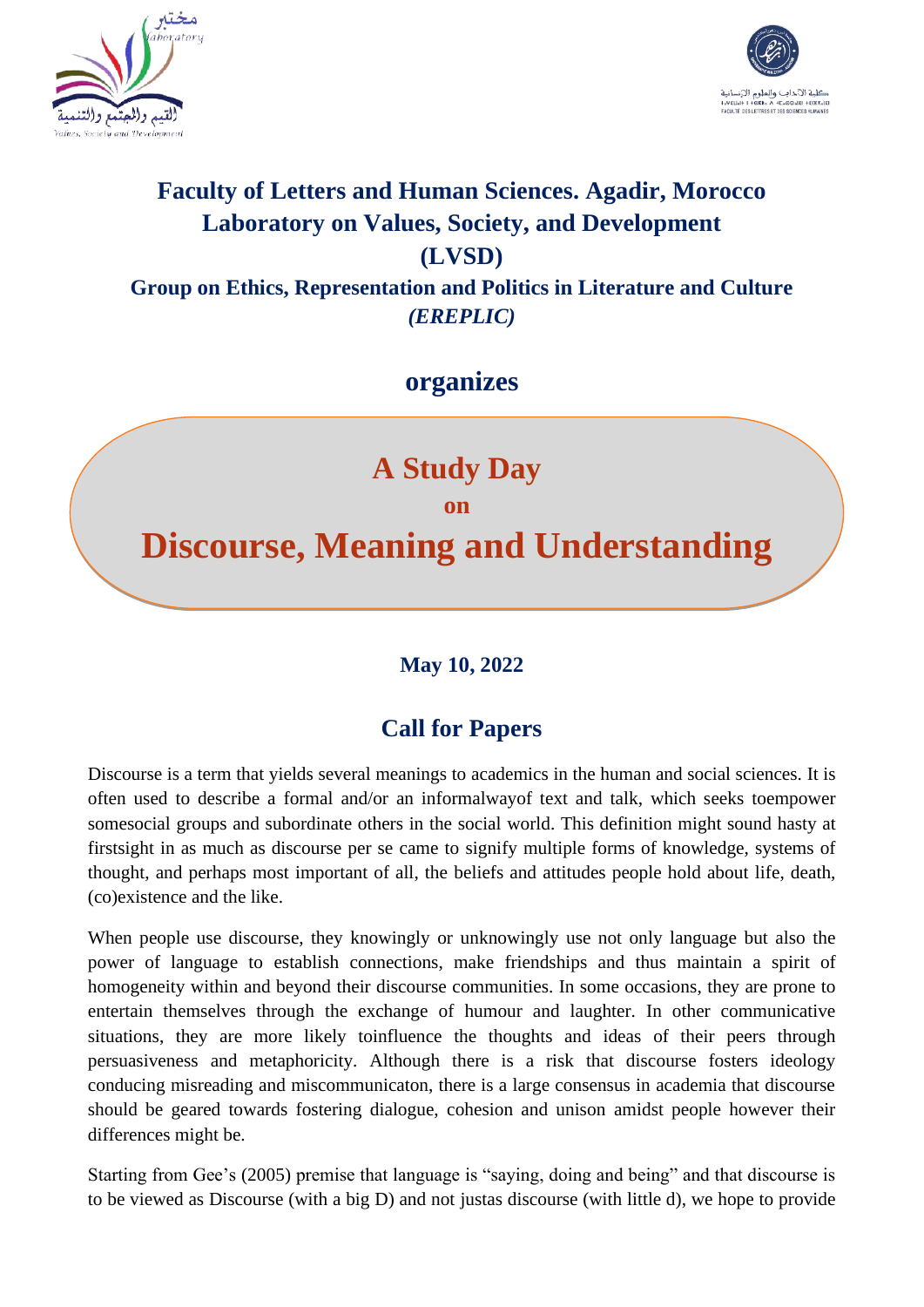adequate answers to thesereverberating queries: What does discourse mean in the post-COVID-19 pandemic? How do people use discourse to empower themselves and alienate other social groups? Also, how do they receive and produce discourse? Does discourse, in this era of the pandemic and infodemic, cyrstallize fear and anxiety? Does it corroborate a sense of understanding and safety? Is discoursemost qualified to build bridges of dialogue and bring different individuals under the umbrella of humanity? Does it perpetuate the sense of individuality or could it promote a sense of collectivity? When does discoursefeed off inequality, ideology and hegemony?What sort of discourse, and which potential meanings, do old/new media promote to cater to the needs of the public at a local and global scale? Can discourse provide healing and convalescence to unwell people through humour and hilarity? Last but not least, in what ways does discourse relate to the big questions of pedagogy and translation?

#### **The papers we are soliciting include but are not limited to the following topics:**

- Meaning and the Requisites of Dialogue
- Tolerance, Peace and Cohabitation
- Classroom Interactions and Pedagogy
- Pandemics and Infodemics
- Media and Representation
- Semiosis and Multimodality
- Youth Communities and Culture
- Identity and Citizenship
- Text Production and Reception
- Rhetoric and Metaphoricity
- The Power of Humour and Laughter
- Therapy, Hypnosis and Healing
- Translation and interpretation

#### **Organizing Committee:**

- Dr. RachidAcim
- Dr. Mohamed Agzar
- Dr. LimameBarbouchi
- Dr. Mohamed Belamghari
- Dr. Khadija Belhiah
- Dr.ELhassaneBenabbou
- Dr. BouchraBenlemlih
- Dr Mustapha Kharoua
- Dr. Mohamed Nouhi
- Dr. MounirSanhaji

#### **Doctoral Students' Committee:**

- TayebBouchoir
- MouradMaimoune
- Sara Tabza